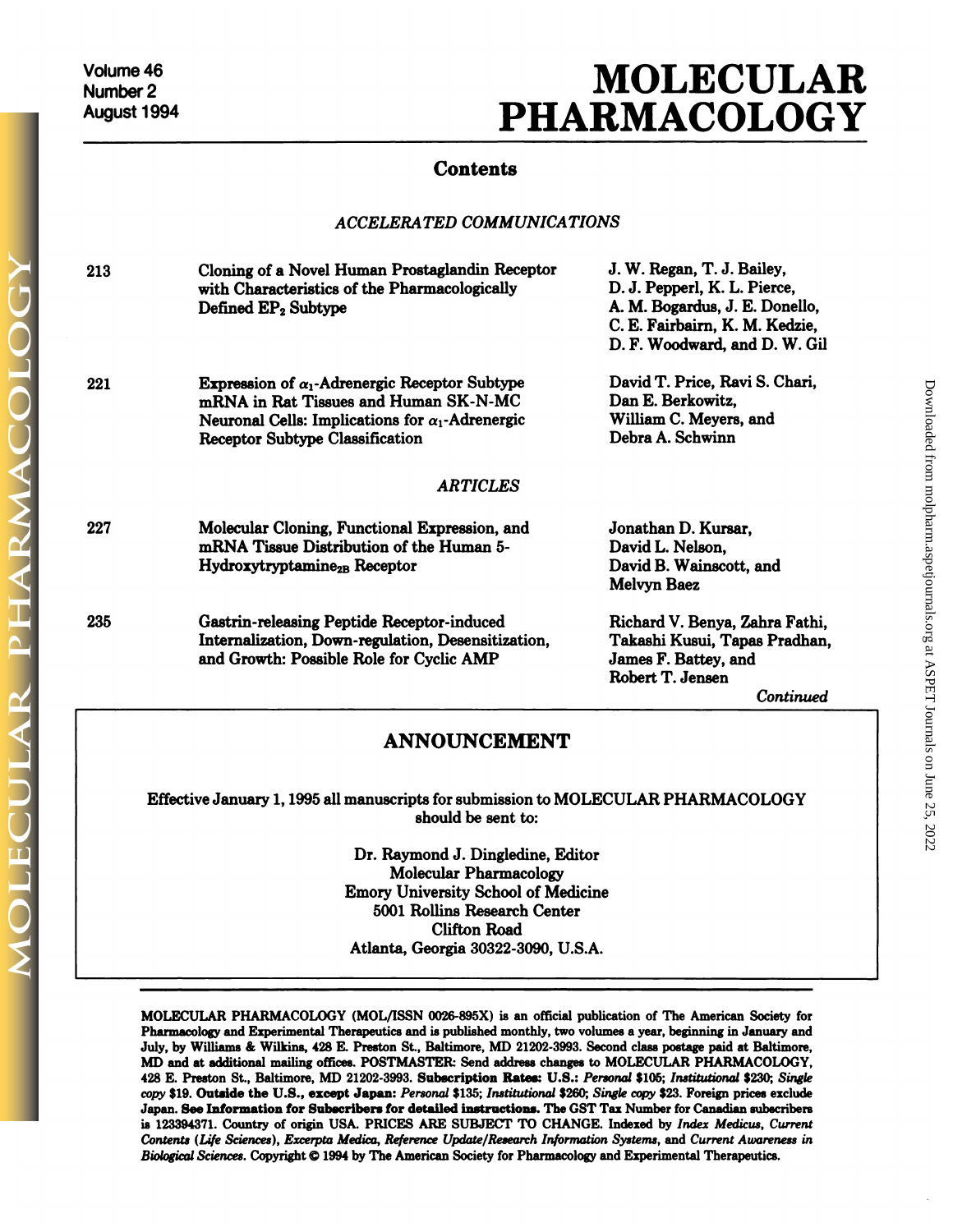| CONTENTS (cont'd) |                                                                                                                                                                                                                                                 |                                                                                                                                                                                                                                                                                                                                |
|-------------------|-------------------------------------------------------------------------------------------------------------------------------------------------------------------------------------------------------------------------------------------------|--------------------------------------------------------------------------------------------------------------------------------------------------------------------------------------------------------------------------------------------------------------------------------------------------------------------------------|
| 246               | Cloning and Characterization of an Abundant<br>Subtype of the Human Calcitonin Receptor                                                                                                                                                         | Rolf E. Kuestner, Racheal D. Elrod,<br>Francis J. Grant, Frederick S. Hagen,<br>Joseph L. Kuijper,<br>Shannon L. Matthewes,<br>Patrick J. O'Hara, Paul O. Sheppard,<br>Steven D. Stroop,<br>Deborah L. Thompson,<br>Theodore E. Whitmore,<br>David M. Findlay,<br>Souheir Houssami,<br>Patrick M. Sexton, and<br>Emma E. Moore |
| 256               | Ligand Binding Characterization and Molecular<br>Analysis of Distinct Epidermal Growth Factor-<br><b>Urogastrone Receptors in Cultured Smooth Muscle</b><br>and Epithelial Cells from Guinea Pig Intestine                                      | Song-Gui Yang, Sultan Ahmad,<br>Norman C. Wong, and<br>Morley D. Hollenberg                                                                                                                                                                                                                                                    |
| 266               | Protein Kinase C Mediates Delayed Inhibitory<br>Feedback Regulation of Human Neurokinin Type 1<br>Receptor Activation of Phospholipase C in UC11<br>Astrocytoma Cells                                                                           | Alastair J. Barr and Steve P. Watson                                                                                                                                                                                                                                                                                           |
| 274               | Simultaneous Activation of Adenylyl Cyclase and<br>Protein Kinase C Induces Production of Nitric Oxide<br>by Vascular Smooth Muscle Cells                                                                                                       | Timothy Scott-Burden,<br>Edgar Elizondo, Tong Ge,<br>Chantal M. Boulanger, and<br>Paul M. Vanhoutte                                                                                                                                                                                                                            |
| 283               | Human Cyclic GMP-dependent Protein Kinase I $\beta$<br>Overexpression Increases Phosphorylation of an<br>Endogenous Focal Contact-associated Vasodilator-<br>stimulated Phosphoprotein without Altering the<br>Thrombin-evoked Calcium Response | Matthias Meinecke, Jörg Geiger,<br>Elke Butt, Mårten Sandberg,<br>Tore Jahnsen, Trinad Chakraborty,<br>Ulrich Walter, Thomas Jarchau, and<br>Suzanne M. Lohmann                                                                                                                                                                |
| 291               | Characterization of Cloned Human Somatostatin<br>Receptor SSTR5                                                                                                                                                                                 | Anne-Marie O'Carroll,<br>Karen Raynor, Stephen J. Lolait,<br>and Terry Reisine                                                                                                                                                                                                                                                 |
| 299               | Molecular Basis for the Binding of 2-Aminotetralins<br>to Human Dopamine $D_{2A}$ and $D_3$ Receptors                                                                                                                                           | Asa Malmberg, Gunnar Nordvall,<br>Anette M. Johansson, Nina Mohell,<br>and Uli Hacksell                                                                                                                                                                                                                                        |
| 313               | Sequence-selective Binding to DNA of Cis- and<br>Trans-butamidine Analogues of the Anti-<br>Pneumocystis Carinii Pneumonia Drug Pentamidine                                                                                                     | Christian Bailly, Isaac O. Donkor,<br>Dean Gentle, Martin Thornalley,<br>and Michael J. Waring                                                                                                                                                                                                                                 |
| 323               | <b>Expression of Topoisomerases II</b> $\alpha$ and $\beta$ in Chinese<br>Hamster Lung Cells Resistant to Topoisomerase II<br>Inhibitors                                                                                                        | Tayeb Khélifa, Marie-Rose<br>Casabianca-Pignède, Brigitte René,<br>and Alain Jacquemin-Sablon                                                                                                                                                                                                                                  |
| 329               | Localization of the Forskolin Labeling Sites to Both<br>Halves of P-Glycoprotein: Similarity of the Sites<br>Labeled by Forskolin and Prazosin                                                                                                  | Diane I. Morris, Lee M. Greenberger,<br>Edward P. Bruggemann,<br>Carol Cardarelli,<br>Michael M. Gottesman, Ira Pastan,<br>and Kenneth B. Seamon                                                                                                                                                                               |

Downloaded from molpharm.aspetjournals.org at ASPET Journals on June 25, 2022 Downloaded from [molpharm.aspetjournals.org](http://molpharm.aspetjournals.org/) at ASPET Journals.on June 25, 2022

 $\omega_{\rm{c}}$ 

j

*continued*

 $\frac{1}{4}$